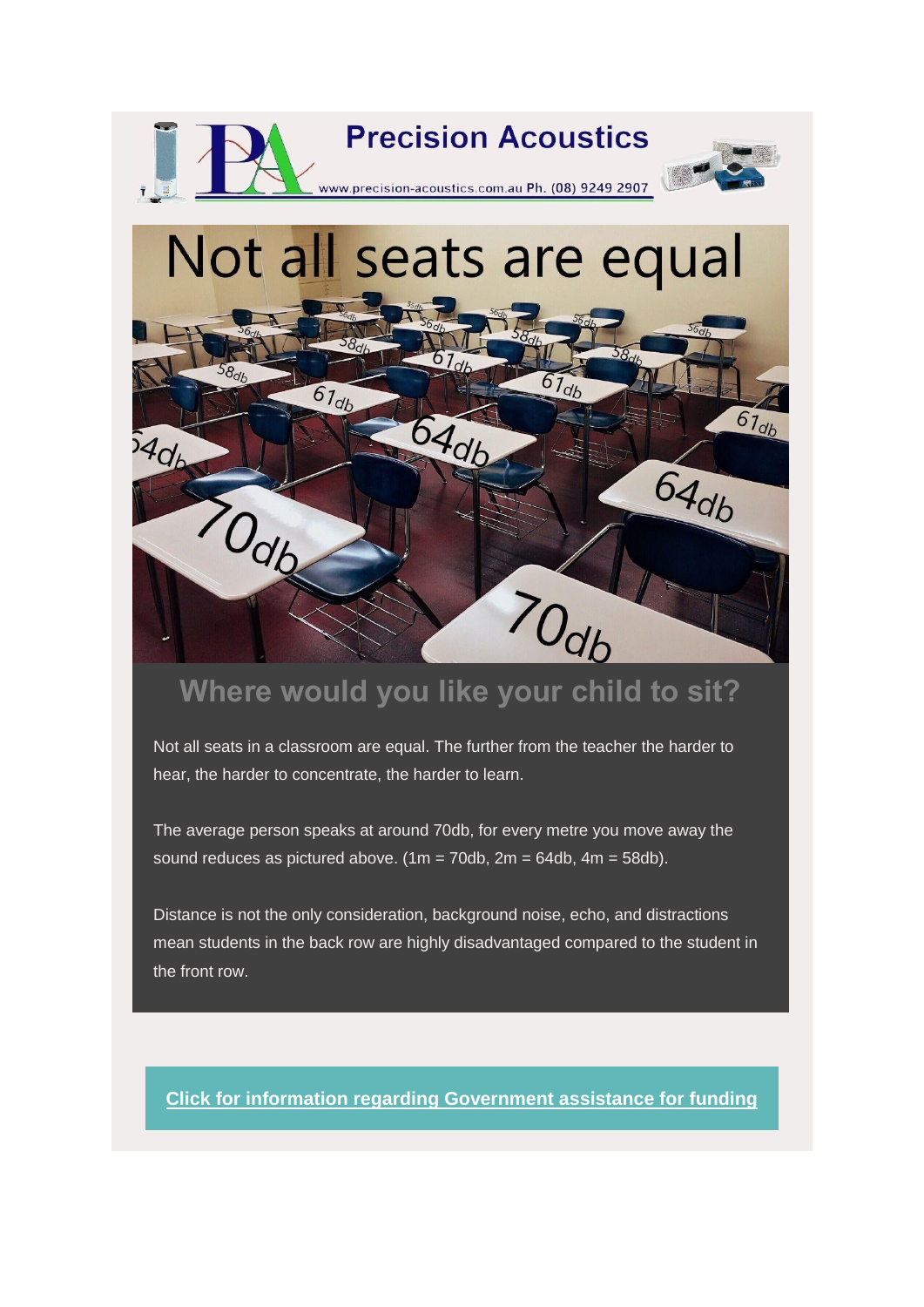## **Why Not give every student a FrontRow seat?**

FrontRow classroom audio makes this possible giving every student equal learning experience. More than just an amplification system the Juno tower has room-filling SonicSuffusion™ technology that is intelligent.

First, using a digital crossover network reproducing your audio at peak efficiency. Then the physics of constructive wave propagation pushing sound energy forward and to the sides in a 180° horizontal layer.

This results in an arc of sound spread more evenly across the room, reduces unwanted echo, and sounds up to 25% greater in volume over distance than conventional or flat-panel speakers - placing every student in the FrontRow.



**If you would like to hear a Juno system in action contact** [Precision Acoustics](https://us13.mailchimp.com/mctx/click?url=http%3A%2F%2Fwww.precision-acoustics.com.au%2Fequipment%2Fclassroom-soundfield-systems&xid=8780ca8612&uid=57452085&pool=&subject=)